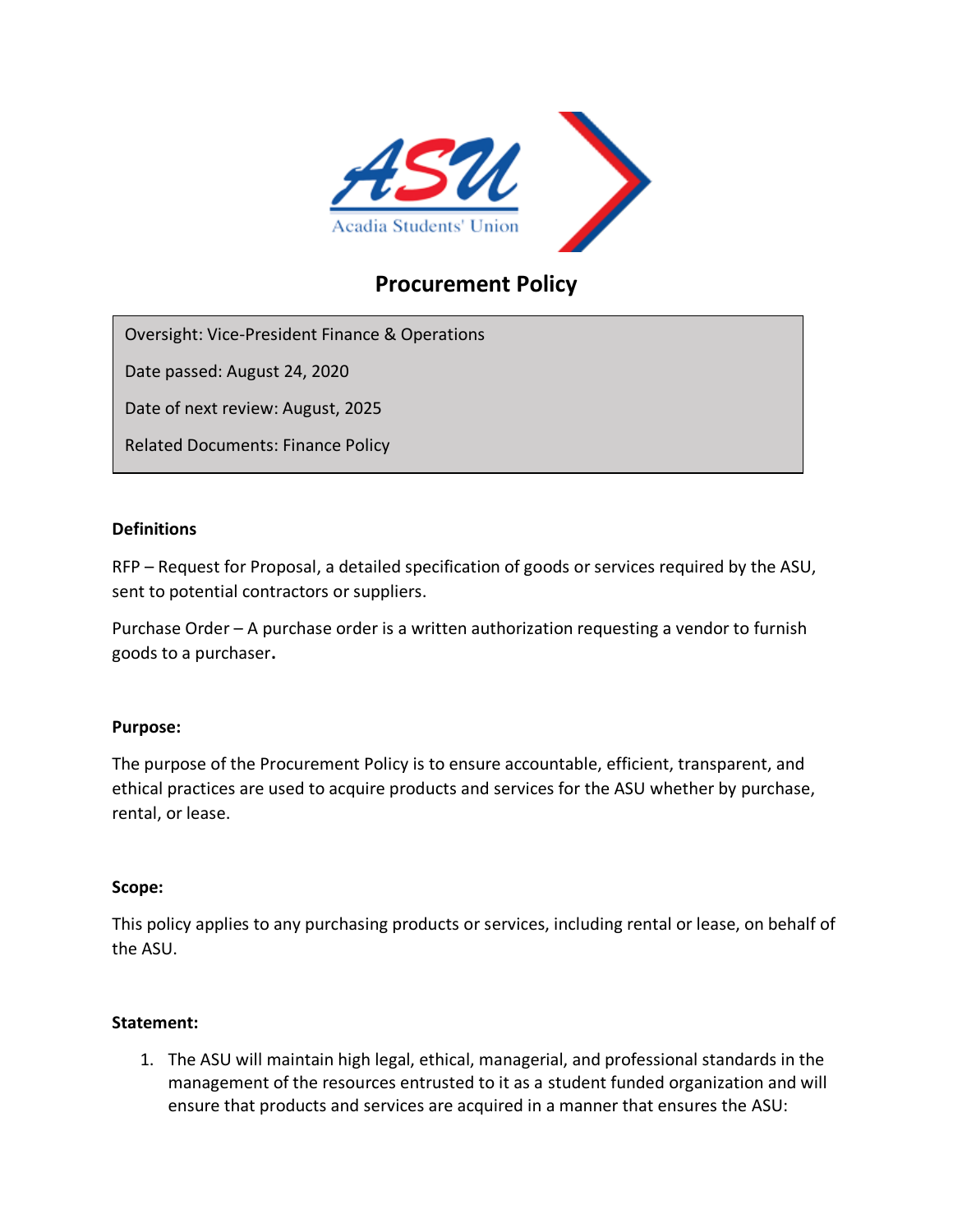- 1.1 Obtains value for money by incurring the lowest cost in the fulfillment of specified needs with appropriate levels of quality and service;
- 1.2 Uses fair and open process when calling for, receiving and evaluating quotations and tenders from qualified suppliers;
- 1.3 Meets its statutory, legal and ethical obligations in the acquisition of products and services by purchase, rental or lease; and
- 1.4 Depending on both the nature and the dollar value of the purchase, different procurement methodologies can be used. These are outlined under section 4.
- 2. When procuring goods and services, the ASU will include any relevant criteria in respect to diversity and inclusion.
- 3. Exceptions to competitive bidding requirements must not be for the purposes of avoiding competition or to discriminate against or favour specific suppliers. In rare circumstances, single or sole source purchases can be made in accordance with policy.

## 4. Purchasing Thresholds

- 4.1 Purchases up to and including \$500 do not require a purchase order unless requested by the supplier. Any purchase above this amount will require a purchase order.
- 4.2 Purchases between \$500 up to and including \$10,000 should utilize an assigned corporate Mastercard whenever possible. Should the purchase fall outside of the department's approved operating budget, it must receive approval at the Executive Board.
- 4.3 Purchases between \$10,000 up to and including \$50,000 require a minimum of two invitational quotations and Executive Board approval.
	- 4.3.1 Should a product or service be unique, with no other comparable products or services offered by a competing company, the record of purchase will be accompanied by a brief explanation of such circumstance.
- 4.4 Purchases between \$50,000 up to and including \$100,000 require a minimum of three invitational quotations and SRC approval.

4.4.1 See 4.3.1.

4.5 Purchases over \$100,000 require an open competitive process in the form of an RFP.